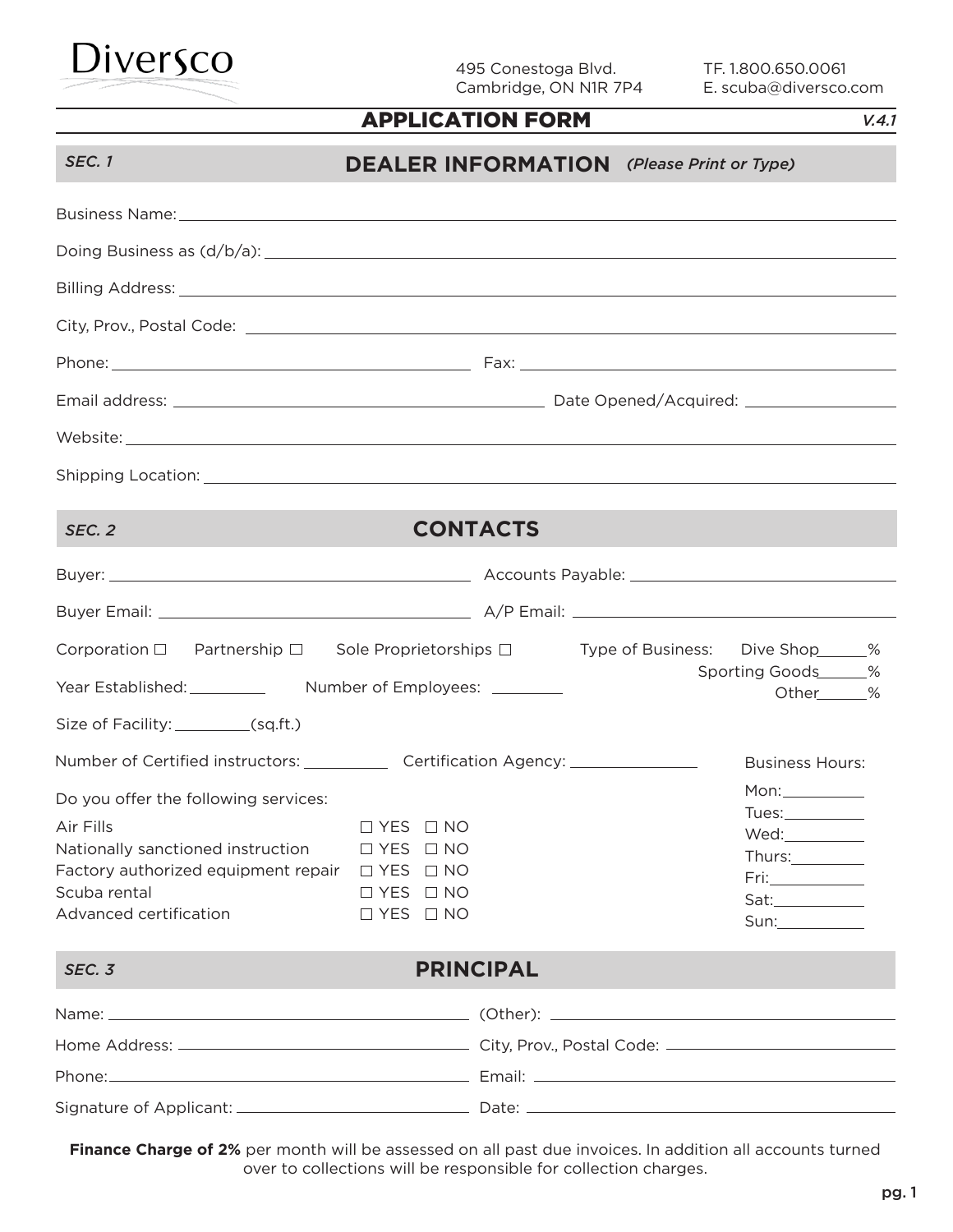

#### *SEC. 4* **TERMS REQUESTED** *(Please Select One)*

□ **NET 30** □ CASH IN ADVANCE □ CREDIT CARD □ OTHER (EXPLAIN)

Approximate amount of credit required per month:

Please complete the following Sections 5-8, if Diversco Credit terms are being requested. If Credit Card only terms are being requested please proceed to Section 9, and bypass Sections 5-8.

| <b>SEC. 5</b>                        |                                                                                                                                                                                                                                                                                                                                                                                                                                            | <b>BANK REFERENCE</b>                  |                                                                      |         |                                       |
|--------------------------------------|--------------------------------------------------------------------------------------------------------------------------------------------------------------------------------------------------------------------------------------------------------------------------------------------------------------------------------------------------------------------------------------------------------------------------------------------|----------------------------------------|----------------------------------------------------------------------|---------|---------------------------------------|
|                                      |                                                                                                                                                                                                                                                                                                                                                                                                                                            |                                        |                                                                      |         |                                       |
|                                      |                                                                                                                                                                                                                                                                                                                                                                                                                                            |                                        |                                                                      |         |                                       |
|                                      |                                                                                                                                                                                                                                                                                                                                                                                                                                            |                                        |                                                                      |         |                                       |
| SEC <sub>, 6</sub>                   | <b>INDIVIDUAL PERSONAL GUARANTEE</b> (Please Print or Type)                                                                                                                                                                                                                                                                                                                                                                                |                                        |                                                                      |         |                                       |
|                                      |                                                                                                                                                                                                                                                                                                                                                                                                                                            |                                        |                                                                      |         |                                       |
|                                      |                                                                                                                                                                                                                                                                                                                                                                                                                                            |                                        |                                                                      |         |                                       |
|                                      |                                                                                                                                                                                                                                                                                                                                                                                                                                            | (Complete Home Address & Phone Number) |                                                                      |         |                                       |
|                                      |                                                                                                                                                                                                                                                                                                                                                                                                                                            |                                        |                                                                      | (Title) |                                       |
| agreement hereby guaranteed.         | ny and I hereby agree to bind myself to pay you on demand any sum which may become due to you by the<br>Company whenever the Company shall fail to pay same. It is understood that this Guarantee shall be a con-<br>tinuing and irrevocable guarantee and indemnity for such indebtedness of the Company. I do hereby waive<br>notice of default, non-payment and notice thereof and consent to any modification or renewal of the credit |                                        |                                                                      |         |                                       |
| <b>FOR DIVERSCO OFFICE USE ONLY</b>  |                                                                                                                                                                                                                                                                                                                                                                                                                                            |                                        |                                                                      |         |                                       |
|                                      |                                                                                                                                                                                                                                                                                                                                                                                                                                            |                                        |                                                                      |         |                                       |
| FOR DIVERSCO REPRESENTATIVE USE ONLY |                                                                                                                                                                                                                                                                                                                                                                                                                                            |                                        |                                                                      |         |                                       |
|                                      | Date of contract: __/ /______________ □ By Telephone □ In Person                                                                                                                                                                                                                                                                                                                                                                           |                                        |                                                                      |         |                                       |
|                                      |                                                                                                                                                                                                                                                                                                                                                                                                                                            |                                        |                                                                      |         | □ Sherwood Scuba                      |
|                                      |                                                                                                                                                                                                                                                                                                                                                                                                                                            |                                        | $\Box$ Dealer (1)<br>□ Genesis Scuba<br>□ AKONA<br>$\Box$ Bronze (2) |         |                                       |
|                                      |                                                                                                                                                                                                                                                                                                                                                                                                                                            |                                        | $\Box$ Silver (3)<br>$\Box$ Gold (4)                                 |         | $\Box$ Cylinders<br>□ Lawrence Factor |
|                                      |                                                                                                                                                                                                                                                                                                                                                                                                                                            |                                        |                                                                      |         | □ Rental Only                         |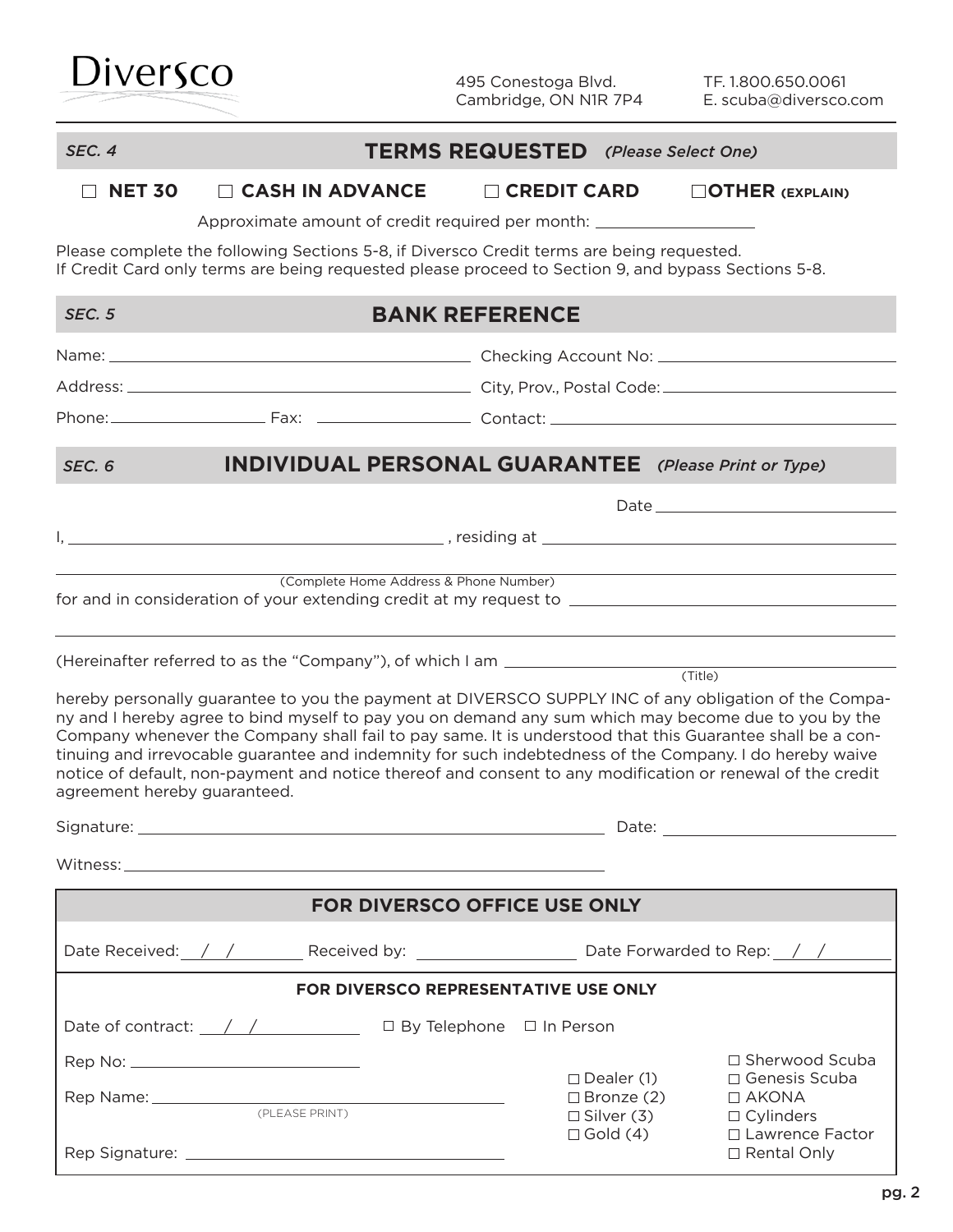

### *SEC. 7* **CREDIT CHECK AUTHORIZATION**

#### TO WHOM IT MAY CONCERN:

Applicant hereby authorizes DIVERSCO SUPPLY INC (hereinafter "Seller") to make whatever inquiries it considers necessary and appropriate concerning the information provided to Seller on Applicant's Commercial Credit Account Application.

Applicant further authorizes all of Applicant's banks, creditors and references to give Seller complete information regarding Applicant.

Applicant further authorizes Seller to give complete information regarding Seller's experience with Applicant's Charge Account, if it is approved, to credit reporting agencies.

| Date           | Name of Company         |
|----------------|-------------------------|
|                |                         |
| By (Signature) | Title                   |
| SEC, 8         | <b>TRADE REFERENCES</b> |
|                |                         |
|                |                         |
|                |                         |
|                |                         |
|                |                         |
|                |                         |
|                |                         |
|                |                         |
|                |                         |
|                |                         |
|                |                         |
|                |                         |